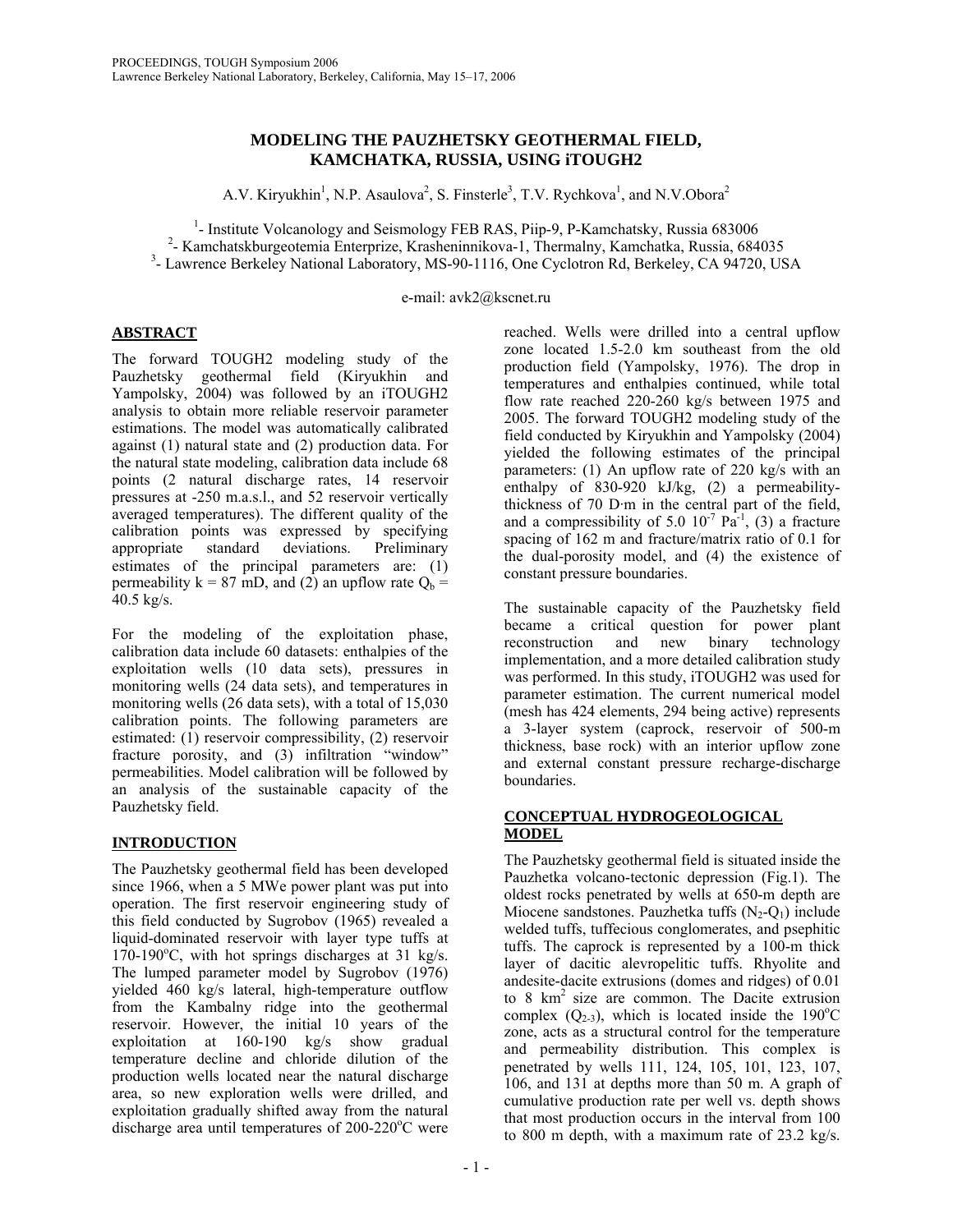This interval includes the lower and middle parts of the Pauzhetka tuff formation  $(N_2-Q_1 \text{ pau}_1)$  and Golyginsky Layer  $(N_2 \text{ gol})$ . This is a clear indication of the layered structure of the permeability in the Pauzhetsky geothermal field. Integrated analysis of the field data shows the following reservoir characteristics:

(1) The Pauzhetsky reservoir is layered with an area of  $2 \times 2.5$  km<sup>2</sup> and an average penetrated thickness of 505 m connected at the bottom with the hot water upflow.

(2) Well logging analysis show a double-porosity response of the reservoir, with a fracture volume fraction (FV) of 0.28 and an average fracture spacing (FS) of 170 m.

(3) Natural thermal discharges include dominant hot boiling springs discharge with a measured rate of 31 kg/s, and steaming grounds (Verkhnee and East with a total discharge rate of 0.7 MWt).

(4) Permeability-thickness kM and total production zones compressibility  $C_t \phi M$  estimates based on multiwell flowtest semi-log analyses show a kM range from 35 to 94 D·m and  $C_t \cdot \phi \cdot M = 9.0 \cdot 10^{-6}$ . Laboratory testing of reservoir rock samples (matrix) show a porosity up to  $0.2$  and a density of  $1500 -$ 1800 kg/m<sup>3</sup> (Ladygin et al., 2000), and an average heat conductivity (dry conditions) of 1.6 W/m  $\rm{^{\circ}C}$ (Sugrobov and Yanovsky 1987).

(5) Initial reservoir pressure is 34.5-35.5 bars at -250 m.a.s.l., and tends to increase in south-easterly direction (North site of the field).

(6) The production reservoir temperature is  $180 - 220$ <sup>o</sup>C; the upflow zone is delineated by a temperature countour within the drilled part of the field.

(7) The chemical composition of the thermal fluid is characterized by Cl-Na and  $CO<sub>2</sub>-N<sub>2</sub>$ , with a dissolved solids content of  $2.7 - 3.4$  g/kg. Hydroisotopic ( $\delta D$ ,  $\delta O_{18}$ ) composition of the thermal fluids correspond to the Kurile Lake water – Kambalny Ridge cold springs range, which demonstrates their meteoric origin.

Based on the above data, the following hydrogeological conceptual model was assumed. Cold meteoric water infiltrates through open fractures at 5-6 km depth in a high-temperature zone above 250<sup>о</sup> С (where remaining hot magma bodies are located), heats up and upflows. Upflows of hightemperature fluids with enthalpies of 950-1050 kJ/kg through the base and Miocene sandstone rocks to reach the volcanogenic-sedimentary basin, where layered production reservoir takes place (see Figure 1).



*Figure 1. Conceptual model of the Pauzhetsky geothermal field.* 

### **NUMERICAL MODEL SETUP**

#### **Grid Generation**

The geothermal reservoir was represented in the model as a three-layer system that covers the existing well field. This model includes: (1) a middle layer representing the hydrothermal reservoir at -250 m.a.s.l. with an average thickness of 500 m; (2) an upper layer caprock with "hydraulic windows" allowing for natural discharge (from the top of the hydrothermal reservoir at 0 m.a.s.l. to the land surface); and (3) a base layer hosted upflow plumbing system zone with an average thickness 500 m. The preprocessor A-mesh was used for grid generation. The total number of elements is 424, including 294 active elements (Fig.2-4).

#### **Boundary Conditions**

Mass sources were introduced in the model where the natural high-temperature upflows were assumed to occur, with the enthalpies corresponding to the liquid water temperature in the range 950-1050 kJ/kg. Heat sources were assigned at the bottom of the model layer to reproduce background conductive heat flow  $(0.063 \text{ W/m}^2)$ . Lateral no-flow boundaries were assigned. Discharge conditions were assigned through additional inactive elements CR1 1, C135 1, C 5, and C142 of the caprock "hydraulic window" with the centers at the land surface, constant atmospheric pressure, and  $100^{\circ}$ C discharge temperature. These elements were vertically connected to elements R 1, 135, 5 and 142 of the mid-layer hydrothermal reservoir, where most of the natural discharge occurs in form of hot springs. Additional natural discharge elements (CC27 / FF27) were used to represent hidden natural discharge zones revealed by Sugrobov (1965). Conductive heat loss from the hydrothermal reservoir to the caprock was modeled by specifying inactive boundary elements with a constant temperature of 5°C.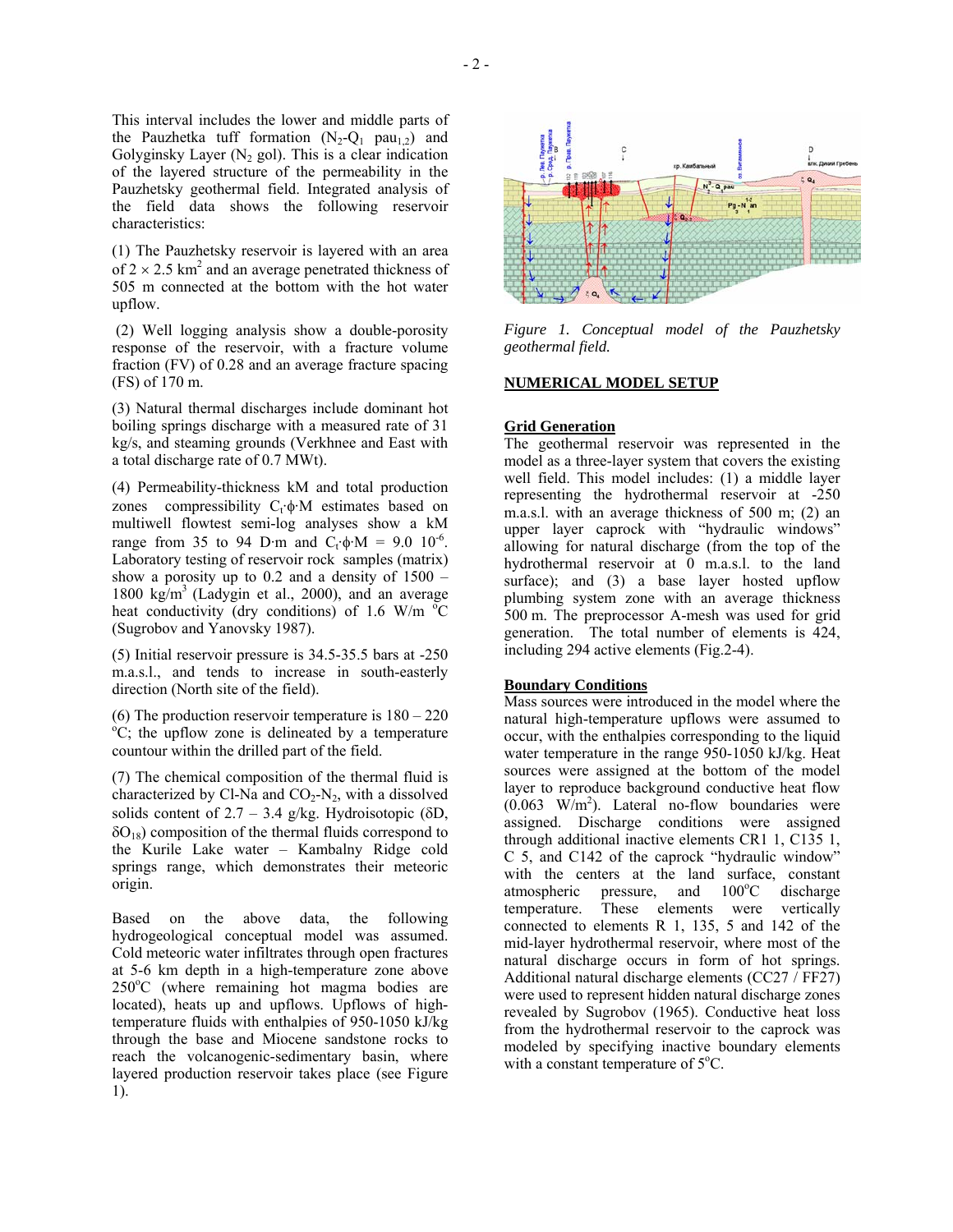## **Zonation and Rock Properties**

The model domain was subdivided into several zones to represent major discharge zones (referred to as "hydraulic windows" in the caprock, see Fig. 3). The mid-layer hydrothermal reservoir was subdivided into a central part (ROCK1), boundary parts (ROCK4), and an internal, relatively impermeable domain (ROCK2) (Fig. 2). The base layer was divided into the upflow zone (BASE2) and host rock (BASE1) (Fig.4).

The caprock and hydrothermal reservoir rock were assigned a porosity of 0.20, a density of 1500 – 1800  $\text{kg/m}^3$  (except for the boundary domains, where rock density was  $2300 \text{ kg/m}^3$  assigned), and a heat conductivity of 1.6  $W/m$  °C.. Base rocks were assigned a porosity of 0.02, a density of 2300 – 2800 kg/m<sup>3</sup>, and a head conductivity of 2.1 W/m  $^{\circ}$ C. Specific heat was  $1000 \text{ kJ/kg}$  °C throughout the model domain.

#### **Double-Porosity Conversion**

Mid-layer elements were MINC-processed to introduce double-porosity conditions with a fracture spacing of 170 m and a specific fracture volume of 0.3. Domains are renamed as follws:

ROCK1→frac1+matr1, ROCK2→frac2+matr2, and ROCK4→frac4+matr4.



 *Fig. 2 Mid-layer of the model (-250 m.a.s.l.): hydrothermal reservoir. ROCK1, ROCK2 and ROCK4 are domains with different petrophysical properties. Horizontal boundaries – no flow and no heat transfer conditions.* 



*Fig. 3 Upper layer of the model (+100 m.a.s.l.): caprock with three permeable "hydraulic windows", where natural discharge takes place: capr1, cap\_1, ca\_\_1.* 



*Fig. 4 Base-layer of the model (-750 m.a.s.l.): MASS source elements – red circles (C1,C2 – filled, C1,C4 – open), BASE1 – upflows domain, and BASE2 – host base rock.*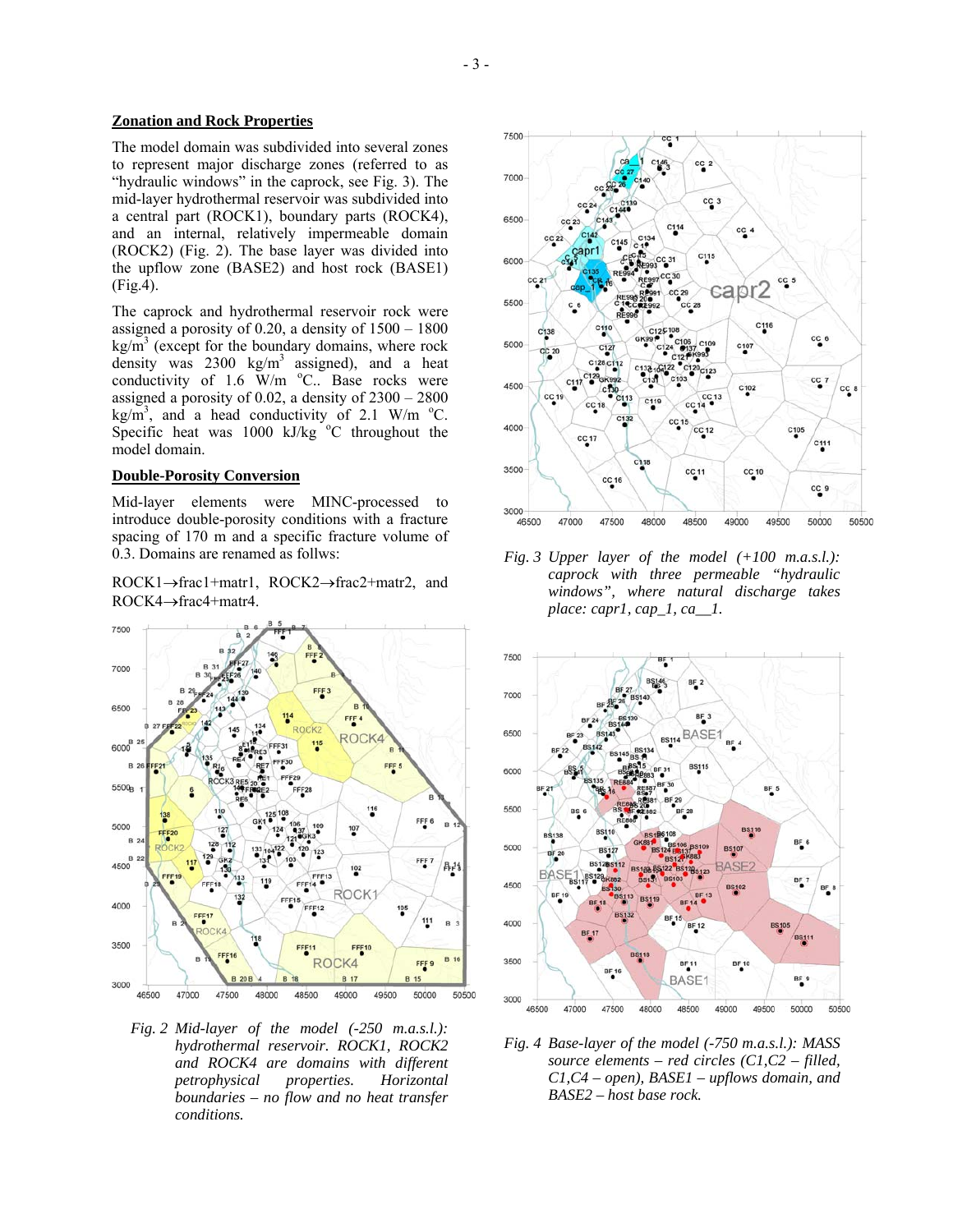## **NATURAL STATE MODEL CALIBRATION**

#### **Model Parameterization**

Calibration points for natural state modeling include: (1) Vertically averaged temperatures in the mid-layer hydrothermal reservoir (52 T-points); (2) Pressures calculated at -250 m.a.s.l. (based on level and temperature logs in wells) (14 P-points); (3) Natural discharge rates (2 values). Estimated parameters include mass flow rates assigned at the bottom of the base, and the mid-layer hydrothermal reservoir fracture permeability distribution (frac1+frac4, frac2).

#### **iTOUGH2 Parameter Estimates, Modeled and Observed Data Match, and Sensitivity Analysis**

The Levenberg-Marquardt algorithm implemented in iTOUGH2 was used to minimize the weighted leastsquares objective function, which is measure of the discrepancy between modeled and observed data at the calibration points. The calibration against temperature data in the central part indicated that it is very unlikely that an open lateral boundary exists.. Therefore, the lateral boundaries were closed, and the following estimates were obtained (run #NS7-4k): permeabilities of 87 mD (frac1, frac4), 20 mD (frac2), a total upflow rate of 40.5 kg/s (including 17.1 kg/s with 950 kJ/kg (C1-sources), 2.8 kg/s with 950 kJ/kg (C3), 9.5 kg/s with 1050 kJ/kg (C2) and 11.1 kg/s with 1050 kJ/kg (C4)). Estimated parameters show low correlation (-0.35), so the range of 95% confidence is reasonably estimated as [62 mD, 107 mD] for permeability, and [35.8 kg/s, 45.3 kg/s] for upflow rate.

Figs. 5 and 6 show the match between the model and measured temperatures and pressures (run #NS7-4k): standard deviation of temperature residuals is  $7^{\circ}C$ , standard deviation of the pressure residuals is 0.5 bars; the discharge rate was matched to 6% of the observed value. The relatively large pressure deviations are considered acceptable because of the poor quality of the pressure data.

The sensitivity analysis reveals that the temperature data are approximately equally sensitive to both estimated parameters (permeability and upflow rate), with temperatures at points 114, 115, 116, 117, 136 and 138 showing higher sensitivities.

#### **Comparison of iTOUGH2 and Previous Estimates**

We compared the iTOUGH2 estimates with previous assessments by Kiryukhin and Yampolsky (2004). Permeability estimates agree reasonable well with previously obtained values of 100 mD. However, the upflow rate estimated by iTOUGH2 is 40.5 kg/s, which is significantly less than previous estimates of 224 kg/s. This is most likely a result of  $(1)$  the change in lateral boundary conditions, (2) the fact that

remote temperature data were not included in the previous, manual calibration, which was restricted to matching the  $190^{\circ}$ C isotherm only; and (3) the underestimation of heat conductivity (which estimated for dry conditions) may follow a reduced upflow estimate (by 10-15%).





*Fig. 6 Natural state modeling pressure distributions vs. pressure data in bars.*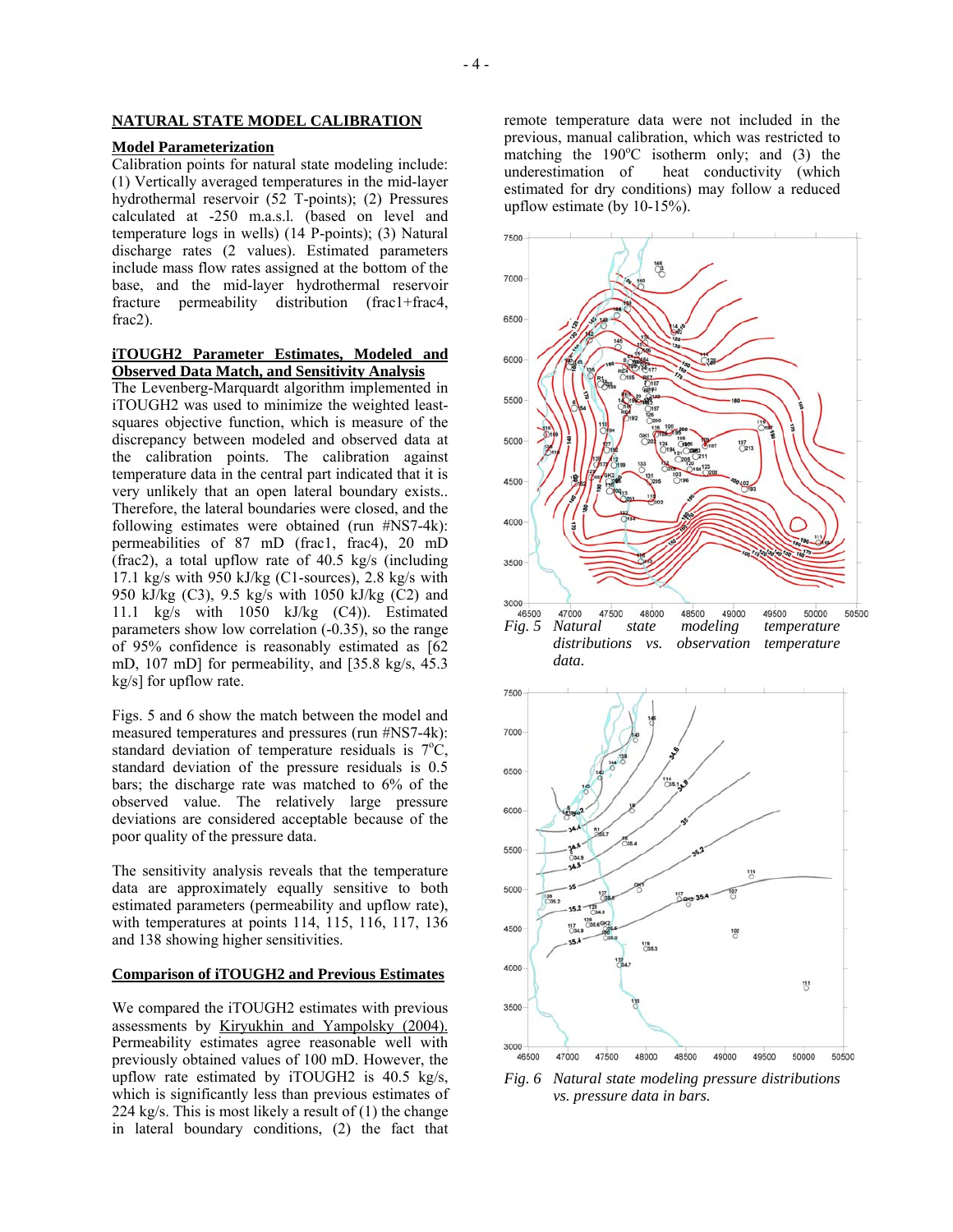### **CALIBRATION OF EXPLOITATION MODEL (1966-2005)**

## **Model Parameterization (1)**

Calibration data sets for exploitation modeling include: (1) Monthly averaged enthalpies in exploitation wells (20, RE1, 106, 108, 120, 121, 122, 123, ГК3, 103) (10 E-datasets), (2) monthly averaged pressures at -250 m.a.s.l. (based on level and temperature logs in wells) (24 P-datasets), and (3) monthly averaged temperatures in the mid-layer hydrothermal reservoir (26 T-datasets). The total number of calibration points used was 15,030. Estimated parameters include fracture porosity  $(\phi_f)$ (domains frac1, frac4), and compressibility  $(C, Pa^{-1})$ (frac1, frac4, matr1, matr4, BASE1, BASE2).

## **iTOUGH2 Parameter Estimations and Data Match (1)**

Exploitation was modeled by specifying monthly averaged production and reinjection rates (January 1965 – December 2005) (Fig. 7), using the natural state temperature and pressure distribution as initial conditions.





*Fig. 7 Extraction (above) and reinjection (below) rates during of exploitation 1965-2005 (N.P. Asaulova data).* 

It was not possible to reach reasonable agreement between modeled and observed data using the previously estimated parameters; pressures were systematically underestimated, while enthalpies were overestimated.

## **Model Parameterization (2)**

Due to the discrepancies suggested that a base porosity value should be added to the inversion to allow for an increased upflow rate in response to exploitation. Moreover, meteoric water infiltration inside of the geothermal field needed to be introduced (see Fig.8). Three additional "hydraulic windows" were introduced in the model's upperlayer caprock:  $k_N$  (North site caprock permeability),  $k_W$  (West site caprock permeability) and  $k_F$  (East site caprock permeability; see Fig. 9).



рождения [64] рождения [04]<br>
1 - спева от знака - содержание Т: в числителе - в 1983 г., в знаменателе - в<br>
1981 г., справа - номер скважник; 2 - изолнини концентрации Т, Т.Е.<br>
На врезке - изменение содержания Т в атмосферных осадках регион

*Fig. 8 Tritium distribution in Pauzhetsky field (1981- 1983) (Kiryukhin and Sugrobov, 1987) show significant infiltration of cold meteoric waters into hydrothermal reservoir.*

**iTOUGH2 Parameter Estimations, Model and Observed Data Match and Sensitivity Analysis (2)** The following estimates were found (run #7Y6):

*Table 1: Parameter Estimates and Their Uncertainties* 

| Estimated           | Value           | 95%                                   |
|---------------------|-----------------|---------------------------------------|
| parameter           |                 | confidence                            |
|                     |                 | interval                              |
| $C, Pa^{-1}$        | $1.11\ 10^{-6}$ | $1.03 \times 10^{-6}$ -1.21 $10^{-6}$ |
| $\Phi$ <sub>f</sub> | 0.054           | 0.040-0.068                           |
| $k_N$ , mD          | 224             | 194-258                               |
| $k_{W}$ , mD        | 115             | 100-132                               |
| $k_F$ , mD          |                 | $10.1 - 11.8$                         |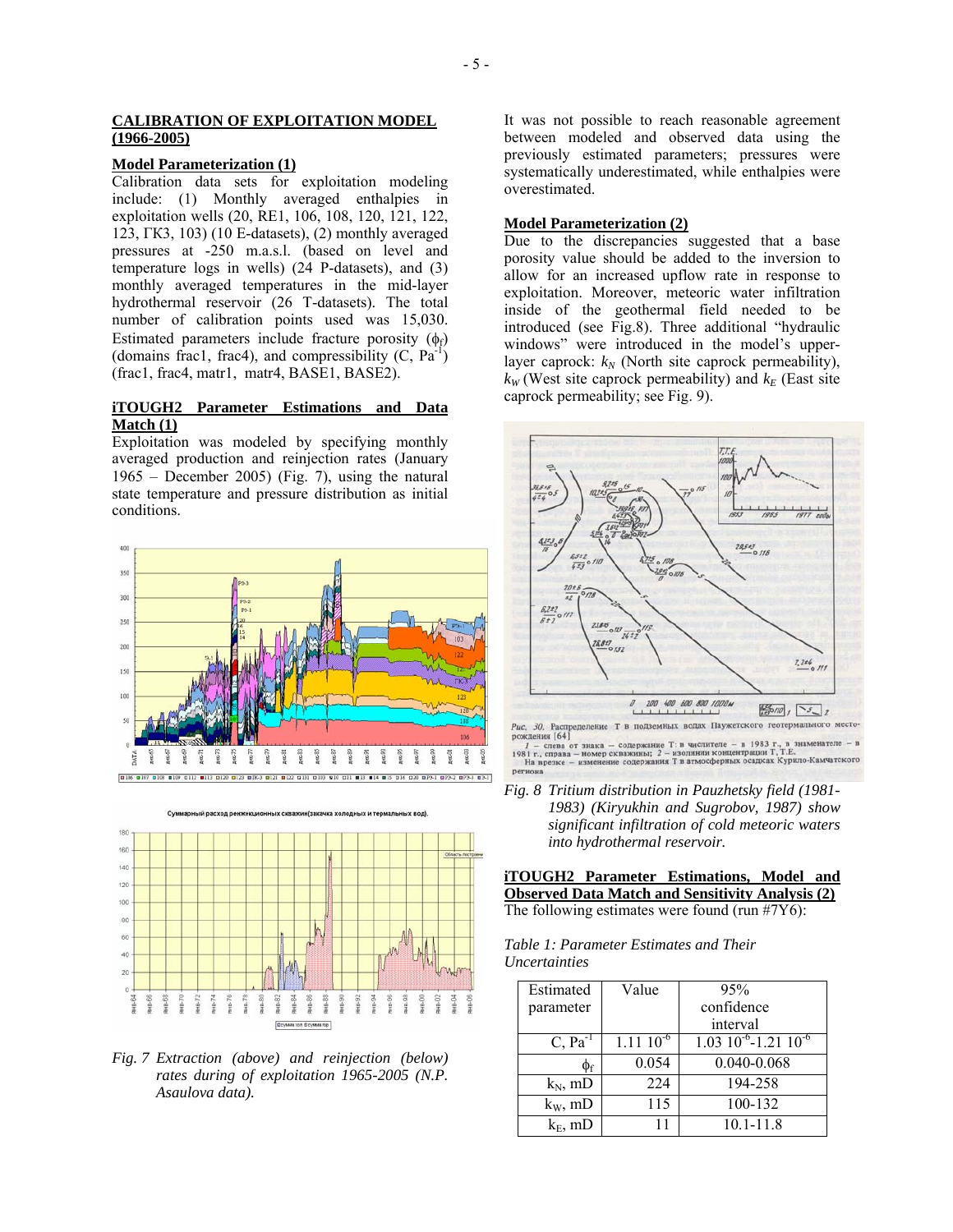Figs. 10-12 (run #7Y6) show modeled and observed data, with the mean residual of enthalpies at the production wells, temperature, and pressure of 41.5  $kJ/kg$ , 15.6°C, and 1.5 bars, respectively. The following measures will likely improve the matches: (1) Recent installations of orifice meters and trays for separate water will yield additional high quality data for production wells, (2) pressure datsets in the central monitoring wells (124, 133, 131) need to be corrected by removing pressure records from wells under wellhead pressures, (3) temperature records need to be corrected, and (4) remove data sets from reinjection wells that are not in equilibrium with reservoir conditions. Additional model improvements may be obtained through more accurate assignment of the infiltration domains.

All calibration data sets are sensitive to changes in the estimated parameters. The most sensitive are the P-datasets from the center wells (124, 131, 133, 129) and E-datasets from wells under cooling conditions (RE1, 106, 20, 108).

The estimated parameters (compressibility, fracture porosity, and "hydraulic windows" permeabilities) were relatively weakly correlated (less than 0.3, and greater -0.7), helping to reduce the estimation uncertainty (see Table 1 above).



*Fig. 9 Revised upper-layer caprock of the model grid (+100 m.a.s.l.): additional permeable "hydraulic windows" added (domains caprN, caprW, and caprE).* 



*Fig. 10 Modeling enthalpies of exploitation wells (solid lines) vs. observed data (dots).* 



*Fig. 11 Modeling pressures (-250 m.a.s.l.) in monitoring wells (solid lines) vs. observed data (dots).* 



*Fig. 12 Modeling temperatures (vertically averaged in hydrothermal reservoir layer) in monitoring wells (solid lines) vs. observed data (dots).*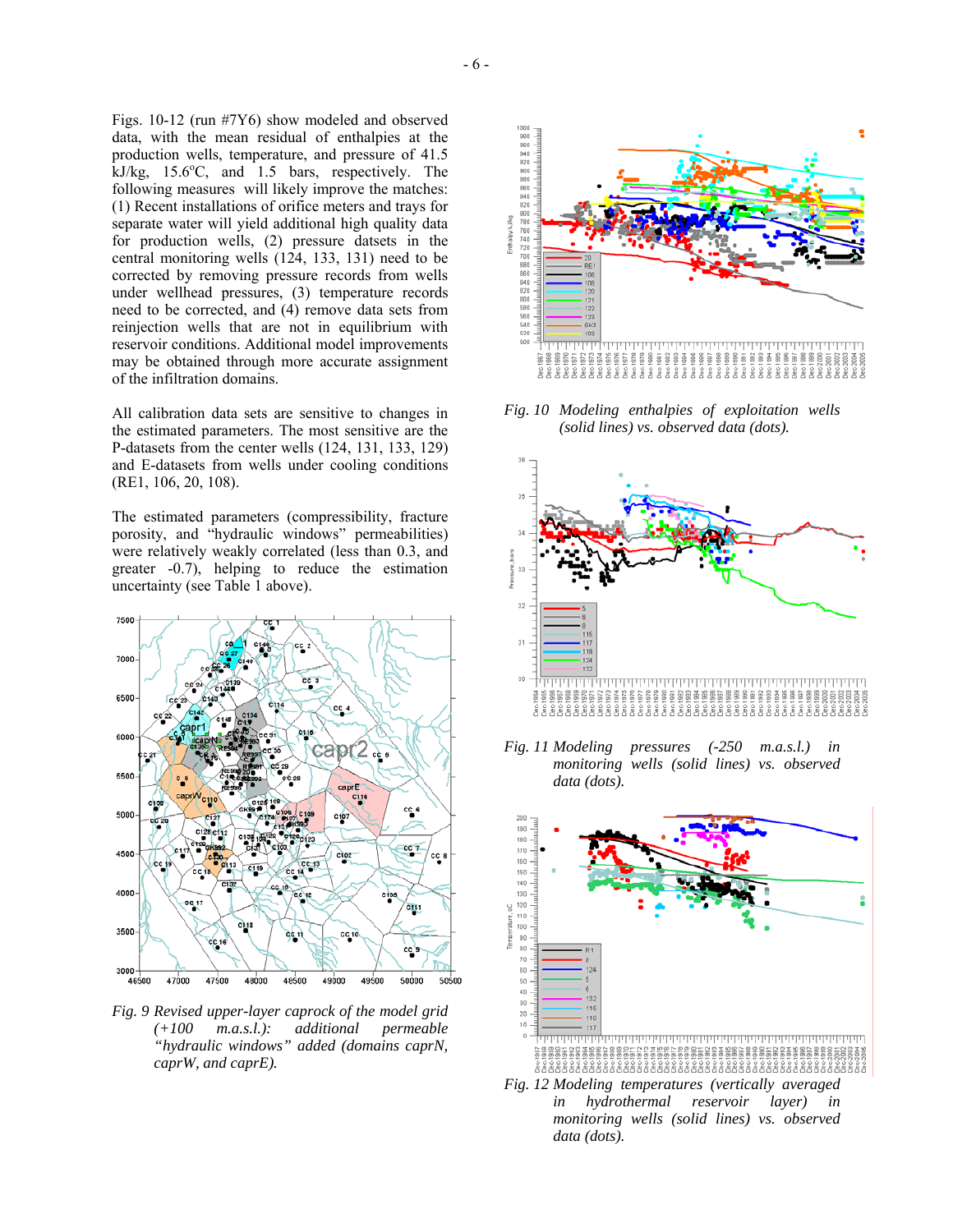### **HEAT, MASS AND CHEMICAL BALANCES OF THE PAUZHETSKY HYDROTHERMAL RESERVOIR**

Heat and mass balances can be derived from the simulations (run #7Y6) to understand sources of exploitation reserves.

The components of the mass flows balance by Nov. 2005 are the following (Fig. 13):

F1. Natural upflow rate: +40.5 kg/s;

F2. Additional upflow rate, induced by exploitation:  $+115.0$  kg/s;

F4. Meteoric water infiltration: +91.3 kg/s;

F5. Separate reinjection: +23.8 kg/s.

F6. Hydrothermal reservoir fluid capacity (calculated from balance): +8 kg/s;

F7. Flow rate from exploitation wells (RE1,103, 106, 108, 120, 121, 122, 123, GK3): -269.3 kg/s;

F8. Fluid discharge from reservoir: -9.3 kg/s.

The components of the heat flow balance by Nov. 2005 are the following (Fig. 13):

HF1. Natural upflow: +40.5 MW;

HF2. Additional heat upflow rate, induced by exploitation: +115.9 МW (3.6 МW +112.3 МW)

HF3. Conduction heat flow from base rock: +1.7 МW;

HF4. Meteoric water infiltration:  $+1.1$  MW;

HF5. Separate reinjection:  $+12.0$  MW;

HF6. Hydrothermal reservoir heat storage capacity (calculated from balance): +60.5 МW;

HF7. Heat flow rate from exploitation wells (RE1,103, 106, 108, 120, 121, 122, 123, GK3): -214 МW;

HF8. Heat discharge from reservoir: -5.2 MW;

HF9. Conduction heat flow losses through caprock:

-12.5 МW.

Chemical balance based on chloride may be calculated, if parental fluid Cl concentration (C1=1600 ppm (Pauzhetka et al., 1965) is assumed to be equal to the additional upflow (induced by exploitation) fluid concentration C2 and to the reservoir fluid chloride concentration C3, so that С1=С2=С3=1600 kg/kg; meteoric chloride concentration  $C4=10$  ppm; the chloride concentration of the reinjected water is C5, and the remaining springs discharge chloride concentrations C8 are assumed to be С5=С8=1300 ppm.



*Fig. 13 Mass balance of the Pauzhetsky hydrothermal reservoir (run #7Y6). Positive and negative balance components are shown on the upper and lower graphs, respectively; Flux contributions F# are explained in the text.*